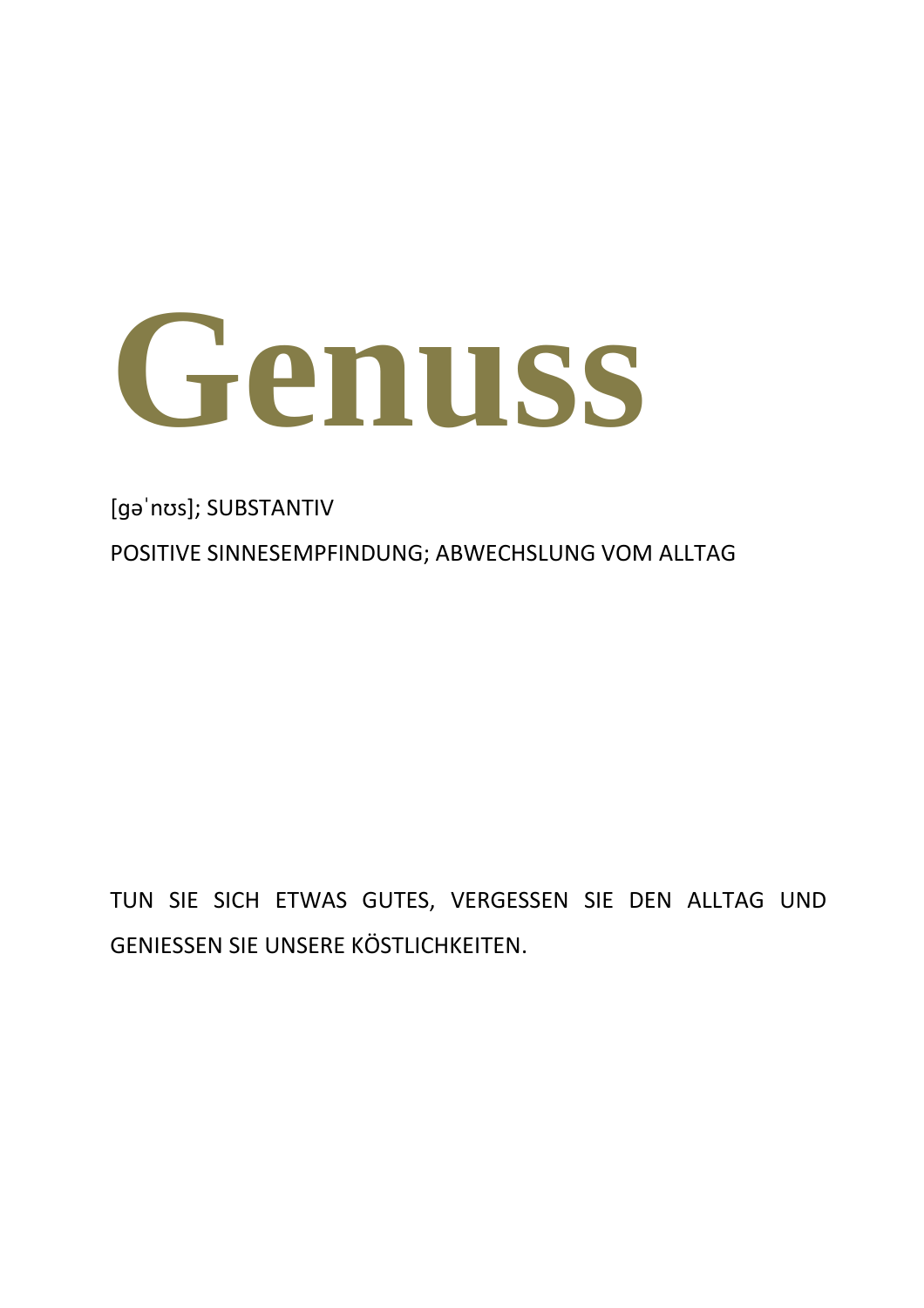### **VORSPEISEN**

| <b>BEEF TATAR</b>                                           | (A, C, M)       |
|-------------------------------------------------------------|-----------------|
| "FEINES HAUS"                                               |                 |
| 19,90 27,90                                                 |                 |
| <b>LACHS SASHIMI</b>                                        | (B,C,D,E,F,N,O) |
| WASABI   ALGEN   SPROSSEN                                   |                 |
| 22                                                          |                 |
| <b>FRIERSS PROSCIUTTO CASTELLO</b>                          | (A, M, N, O)    |
| ROSMARIN FOCACCIA   ROTWEINZWIEBEL   HONIGKÜRBIS   PARMESAN |                 |
| VORSPEISE   12,90   HAUPTSPEISE   17,90                     |                 |
| <b>BUNTER BLATTSALAT MIT KRÄUTERN</b>                       | (A, C, E, M)    |
| TOMATEN-BALSAMICODRESSING ODER FRENCH DRESSING              |                 |
| 5,90 8,90                                                   |                 |
| <b>CAESAR SALAD</b>                                         | (A,C,G,L,M)     |
| RINDERFILETSPITZEN   PARMESAN   SPECK   KAPERNBEEREN        |                 |

ZWISCHENGERICHT | 19,90| HAUPTSPEISE | 25,90 |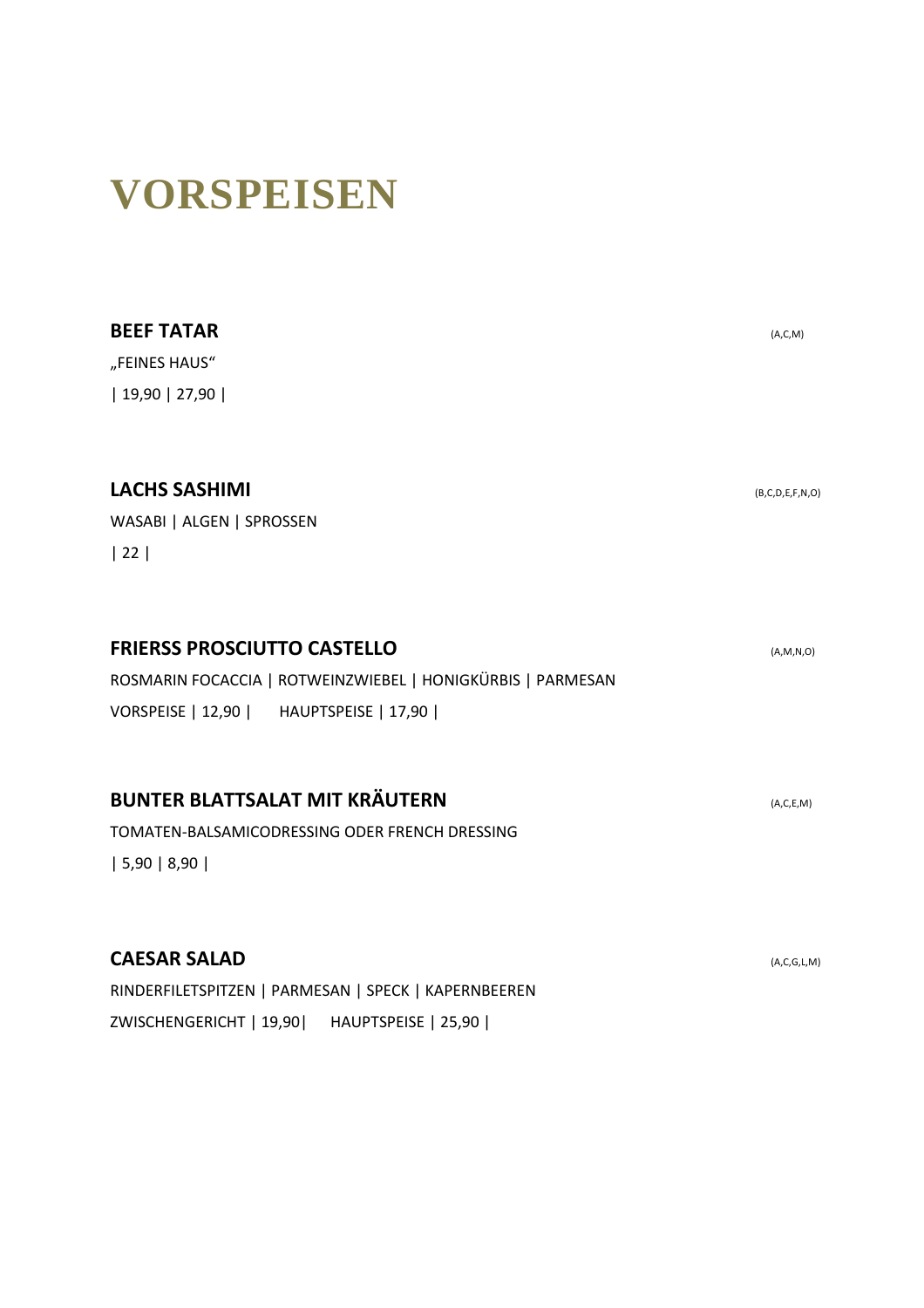## **SUPPEN**

#### **KRÄFTIGE RINDSUPPE** (A,C,G,L)

MIT MILZSCHNITTE MIT FRITTATEN MIT LEBERKNÖDEL MIT KASPRESSKNÖDEL | 6,90 |

### **KLASSIKER**

#### **FREGOLA SARDA** (A,C,G;O)

RUCOLASCHAUM | TOMATE ZWISCHENGERICHT | 13 | HAUPTSPEISE | 16 |

*GEGEN AUFPREIS MIT*

#### **GEFÜLLTEM RINDERPAILLARD** (A,C,G,L,O)

HAUPTSPEISE | 25 |

#### **HAUSGEMACHTE TAGLIOLINI** (A,B,C,)

SOMMERTRÜFFEL ZWISCHENGERICHT | 17 | HAUPTSPEISE | 24 |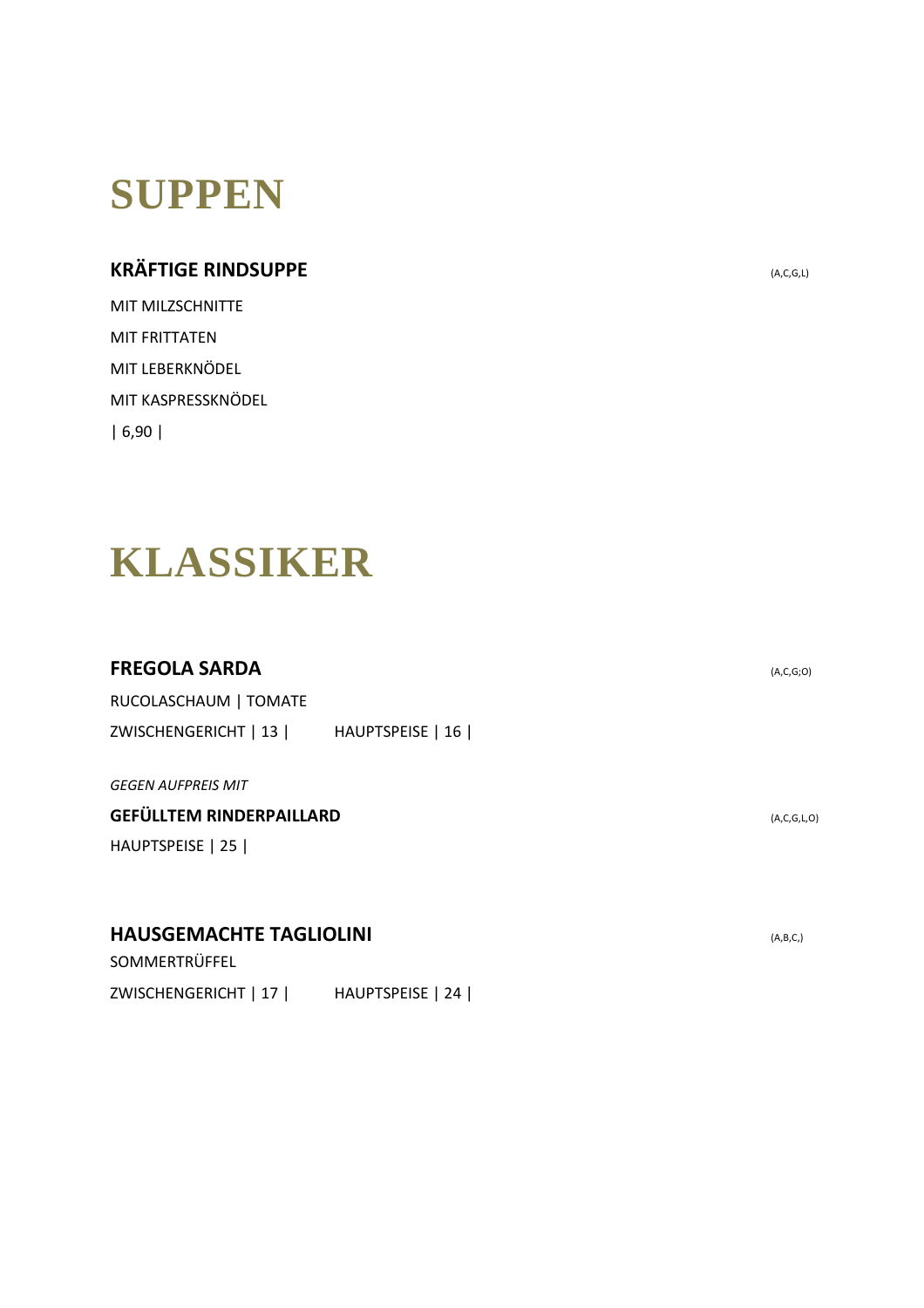#### **RISOTTO** (A,G,L,O)

SPARGEL | PIGNOLI ZWISCHENGERICHT | 15,90 | HAUPTSPEISE | 17,90 |

#### **WIENER SCHNITZEL** (A,C,G)

PETERSILIENKARTOFFEL | PREISELBEEREN MILCHKALB | 25,90 | DUROC FREILANDSCHWEIN | 19,90 |

#### **LACHSFORELLE AUS SIRNITZ** (A,D,G,L,O)

KRÄUTERSCHAUM | SAISONELLES GEMÜSE | KARTOFFEL ZWISCHENGERICHT | 28 | HAUPTSPEISE | 36 |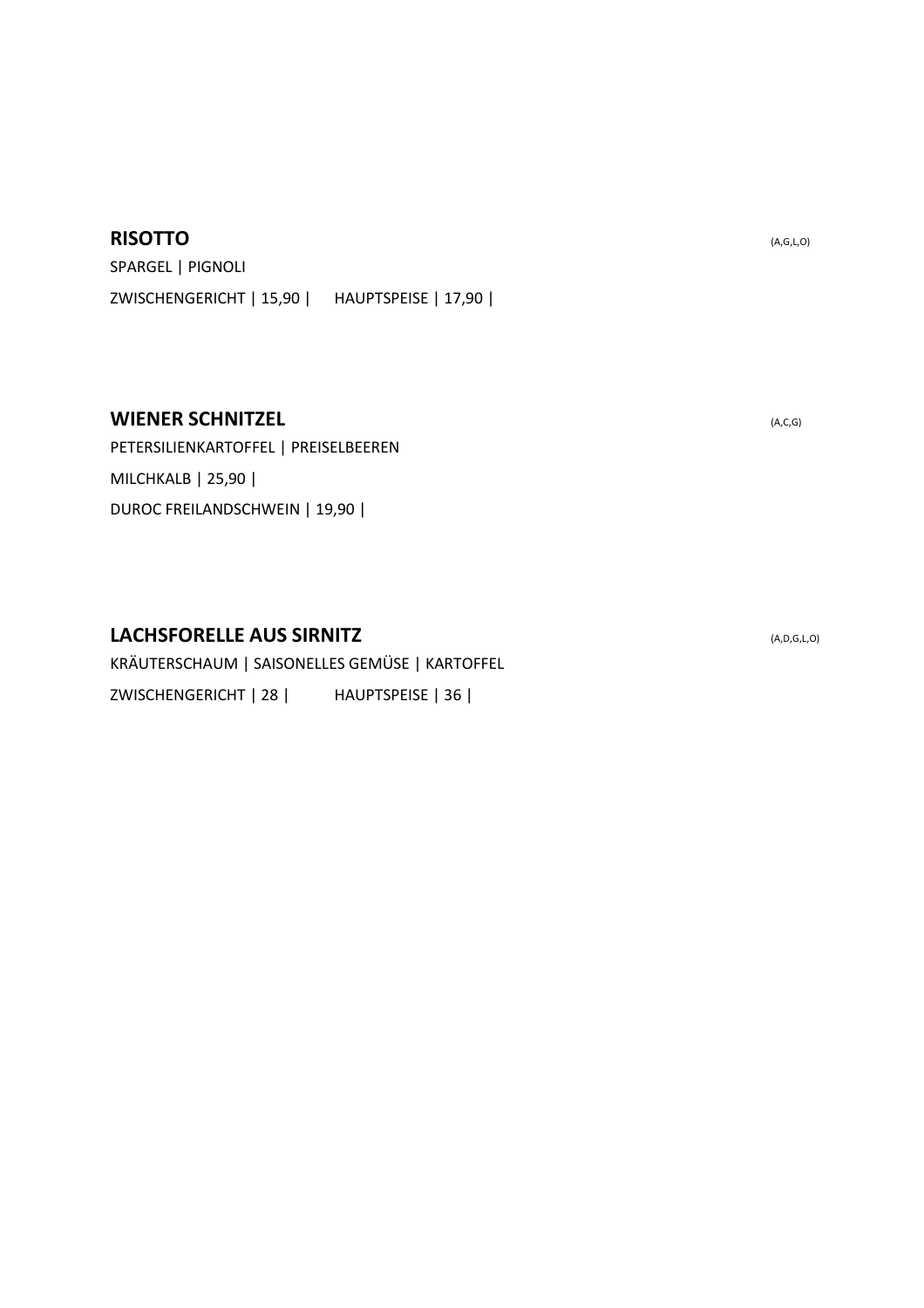# **STEAKS**

#### **INKLUSIVE BEILAGEN** *INKLUSIVE BEILAGEN*

- ROSMARIN KARTOFFEL oder POLENTA
- BOHNENCASSOULET MIT SPECK oder GEFÜLLTER PORTOBELLO
- CAFÉ DE PARIS BUTTER oder TRÜFFEL-MARKMAYO

#### **RINDERFILET**

200G I 38 I 250G I 45 I

| <b>ENTRECOTE 250G</b>        | 38                |
|------------------------------|-------------------|
| <b>ENTRECOTE DOUBLE 500G</b> | 38   (pro Person) |

| TOMAHAWK für 2 Personen           | 10   (je 100g)      |
|-----------------------------------|---------------------|
| <b>T-BONE</b>                     | 10   (je 100g)      |
| <b>PORTERHOUSE</b> für 2 Personen | $12$   (je $100g$ ) |
| <b>RIB EYE</b> mit Knochen        | 12   (je 100g)      |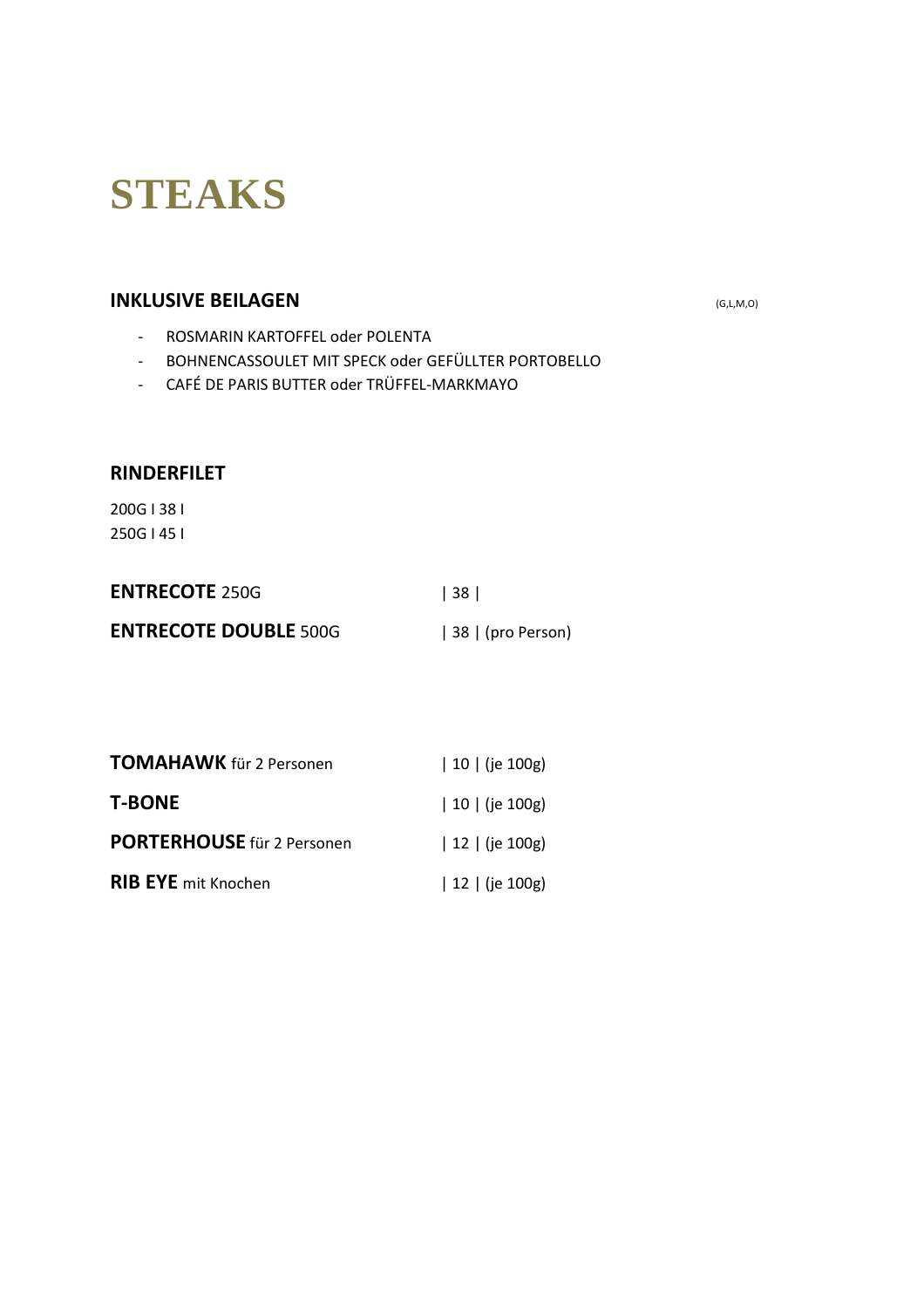### **DESSERTS**

| <b>DELICE</b><br>VON VALRHONA IVOIRE SCHOKOLDE<br>GRANOLA   HIMBEERE<br>  9,90 | (G, L, O) |
|--------------------------------------------------------------------------------|-----------|
| MENÜ DESSERT DER WOCHE<br>  9,90                                               | (A,G)     |
| <b>CRÈME BRÛLÉE</b><br> 8,90                                                   | (C,G)     |
| <b>BEERENMOUSSE</b>                                                            | (A,C,G,O) |

ERDBEEREN | GUANANJA SCHOKOLADE | 9,90 |

#### **EISKAFFEE** (A,G,O)

| 7,50 |

### **UNSERE KLEINEN GÄSTE VERWÖHNEN WIR KULINARISCH MIT SPEZIELLEN KINDERGERICHTEN GANZ NACH IHREN WÜNSCHEN.**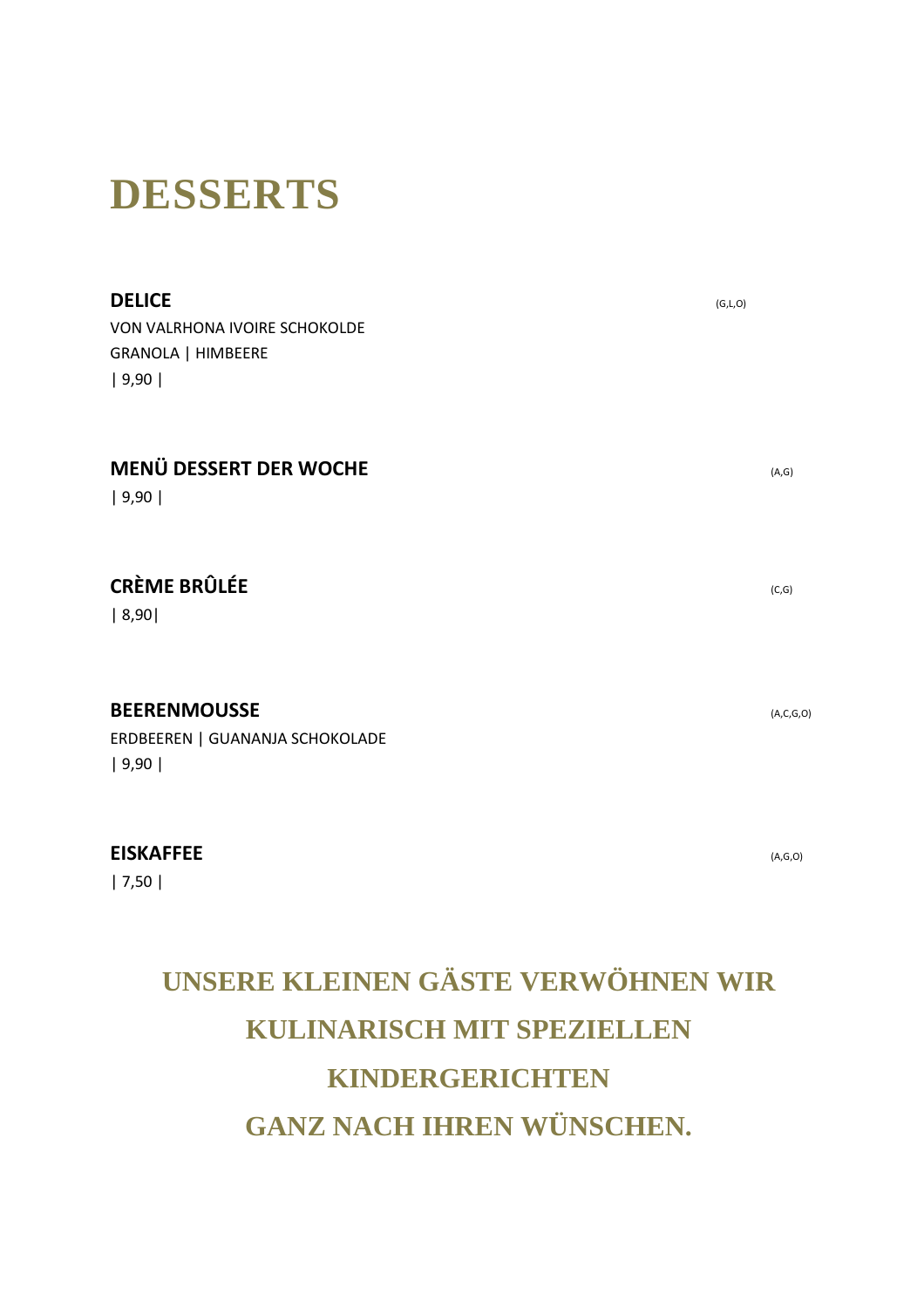# **GETRÄNKE SPECIALS**

#### **HAUSGEMACHTER EISTEE**

| 4,50 |

#### **SUNBITTER ORANGE**

| 5,50 |

#### **HUGO ISABELLE**

FRIZZANTE ISABELL | HOLLUNDER | BEEREN | 6,90 |

#### **GIN TONIC**

GURKE | PFEFFER | 10,90 |

#### **AFFOGATO AL CAFFÉ**

VANILLEEIS | ESPRESSO | 3,80 |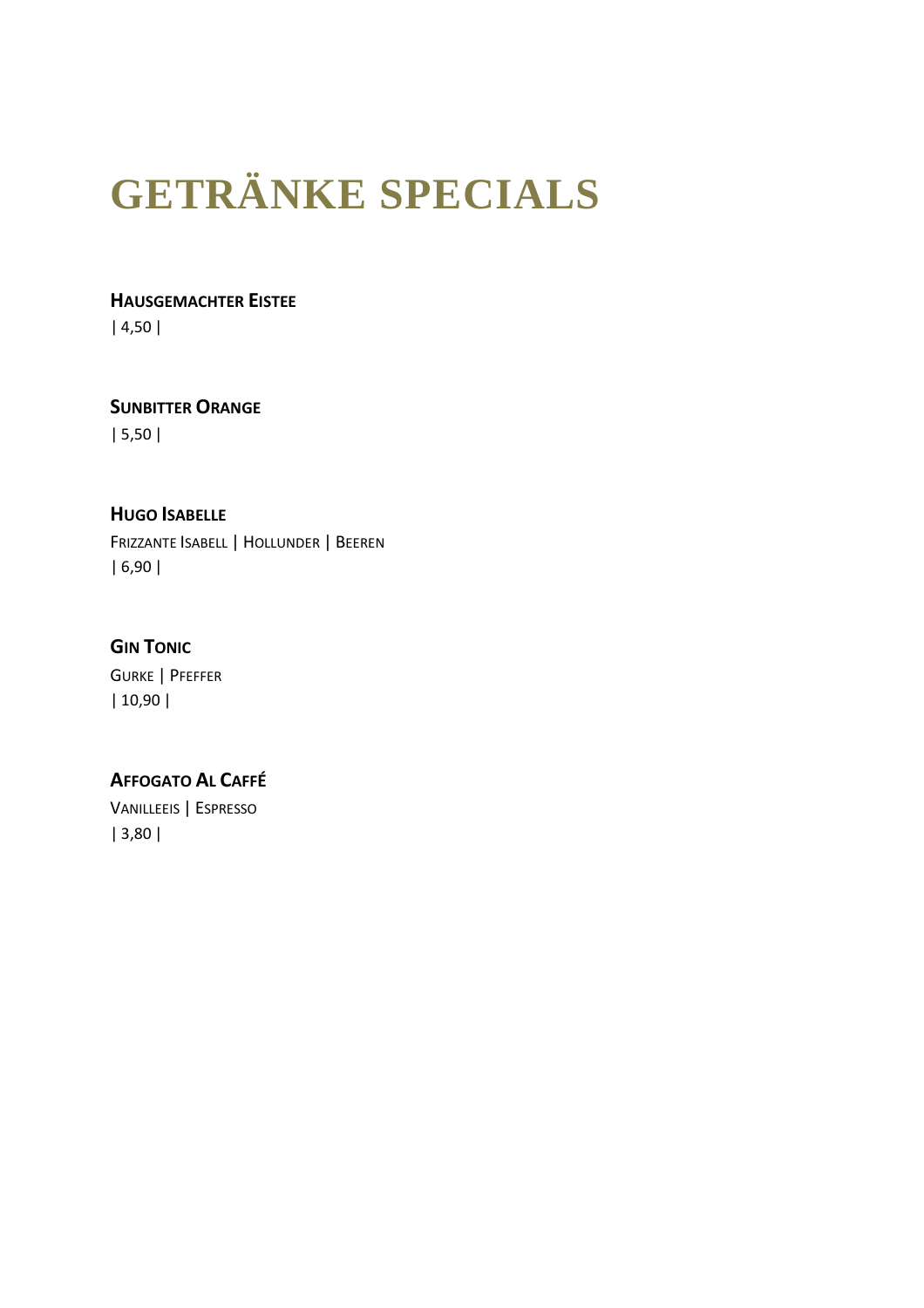# **APERITIF**

| PROSECCO BIONDI SANDI                           | GLAS 0,1 | 5, 10 |
|-------------------------------------------------|----------|-------|
| PROSECCO BIONDI SANDI ROSÉ                      | GLAS 0,1 | 5, 10 |
| BELLINI (WEISSER WEINBERGPFIRSICH MIT PROSECCO) | GLAS 0,1 | 7,90  |
| TESTAROSSA (HIMBEERMARK MIT PROSECCO)           | GLAS 0,1 | 7,90  |
| SÖLL FRIZZANTE ROSÉ                             | GLAS 0,1 | 5, 10 |
| <b>LAURENT PERRIER</b>                          | FL. 0.2L | 24,00 |
|                                                 |          |       |

| <b>CAMPARI</b>               | 4 CL | 5,50 |
|------------------------------|------|------|
| <b>NOILLY PRAT</b>           | 4 CL | 5,50 |
| SHERRY MANZANILLA JUNCAL     | 4 CL | 5,90 |
| NOVAL 10 YEARS TAWNY         | 4 CL | 5,90 |
| ALFRED WERMUT ROSSO SEMI DRY | 4 CL | 5,90 |
| <b>ALFRED WERMUT DRY</b>     | 4 CL | 5,90 |
| <b>CYNAR</b>                 | 4 CL | 5,50 |
| <b>PERNOD</b>                | 4 CL | 5,50 |

#### **UNSERE ALKOHOLFREIEN, HAUSGEMACHTEN APERITIF**

| FEINER SPRITZ (SODA   HOLLER   INGWER   MINZE) | 0.25L          | 3,50      |
|------------------------------------------------|----------------|-----------|
| APFEL BELLINI (APFELSAFT   WEINBERGPFIRSICH)   | 0.25L          | 4,50      |
| VITALWASSER (ZITRUSFRÜCHTE   INGWER   MINZE)   | $0.5$ L $/1$ L | 1,50/2,50 |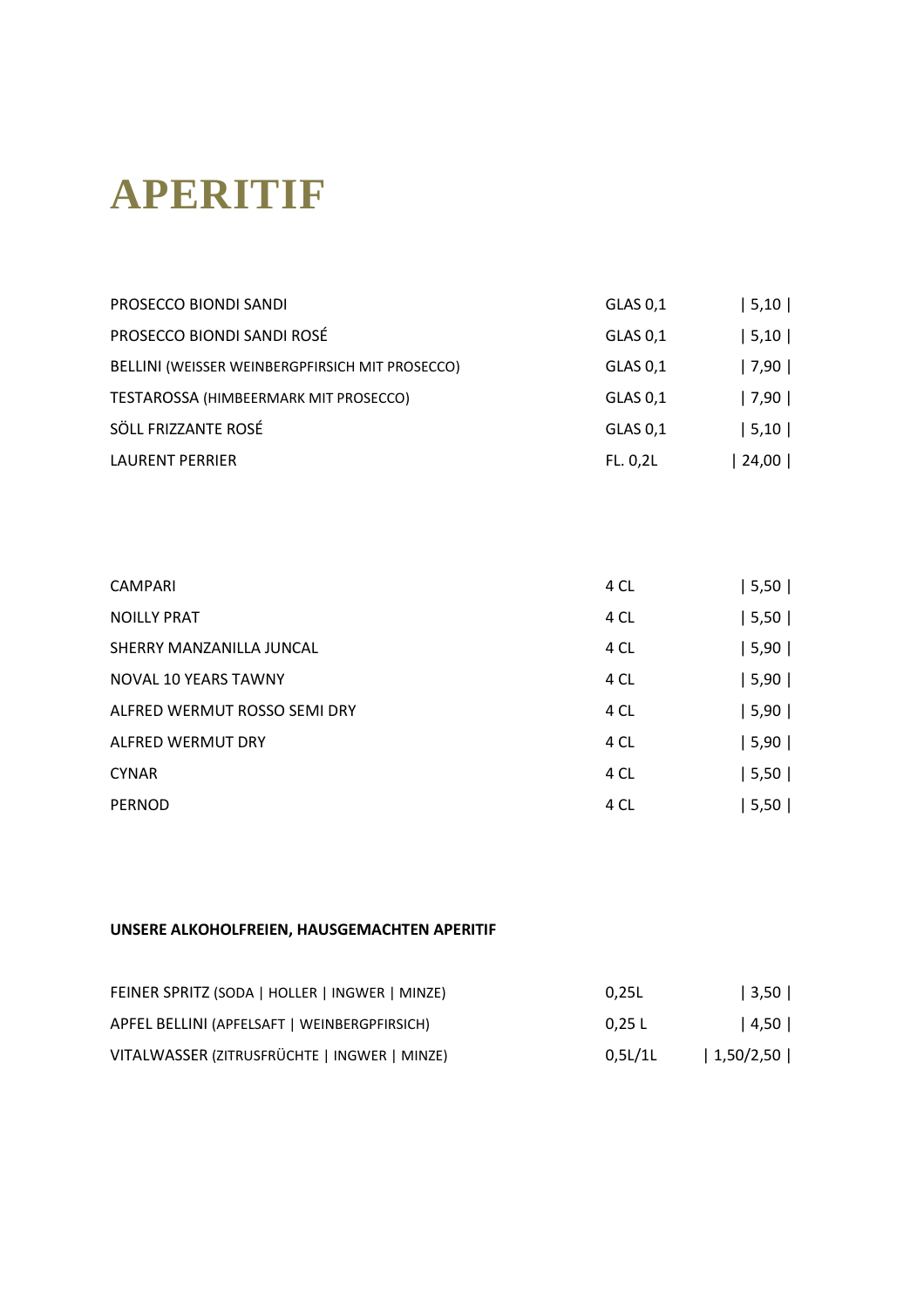### **OFFENE WEINE**

#### **ROSÉ**

| 2020         | <b>MIRAVAL ROSÉ</b><br>WEINGUT ANGELINA JOLIE & BRAD PITT, PROVENCE, FRANKREICH | $0,1$ L | 7,90 |
|--------------|---------------------------------------------------------------------------------|---------|------|
| <b>WEISS</b> |                                                                                 |         |      |
| 2019         | <b>GRÜNER VELTLINER WEINVIERTEL DAC</b><br>WEINGUT HUMER, MÜHLBACH, WEINVIERTEL | $0,1$ L | 5,20 |
| 2020         | <b>GRÜNER VELTLINER "HIMMELREICH"</b><br><b>WEINGUT FRITZ, WAGRAM</b>           | $0,1$ L | 6,90 |
| 2020         | <b>GELBER MUSKATELLER DAC</b><br>WEINGUT KRISPEL, VULKANLAND, STEIERMARK        | $0,1$ L | 6,90 |
| 2020         | <b>RIESLING "LOIBEN" FEDERSPIEL</b><br>WEINGUT KNOLL, UNTERLOIBEN, WACHAU       | $0,1$ L | 7,90 |
| 2018         | <b>SAUVIGNON BLANC, SAXUM"</b><br>WEINGUT PFITSCHER, MONTAN, SÜDTIROL           | $0,1$ L | 7,90 |
| 2019         | <b>CHABLIS "TERROIR DE COURGIS"</b><br>PATRICH PIUZE, CHABLIS                   | 0,11    | 8,90 |
| <b>ROT</b>   |                                                                                 |         |      |
| 2019         | <b>ZWEIGELT UNPLUGGED</b><br>WEINGUT HANNES REEH, ANDAU, NEUSIEDLERSEE          | 0,11    | 8,90 |
| 2018         | <b>CHÂTEAU GRAND VILLAGE</b><br><b>BORDEAUX SUPERIEUR, FRANKREICH</b>           | 0,11    | 9,60 |
| 2019         | <b>PINOT NOIR</b><br><b>WEINGUT GMEINER, BURGENLAND</b>                         | 0,1     | 7,60 |
| 2020         | FATTORIA LE MAESTRELLE, (ME / SG / SY)<br>SANTA CRISTINA, CORTONA, FIRENZE      | 0,11    | 7,70 |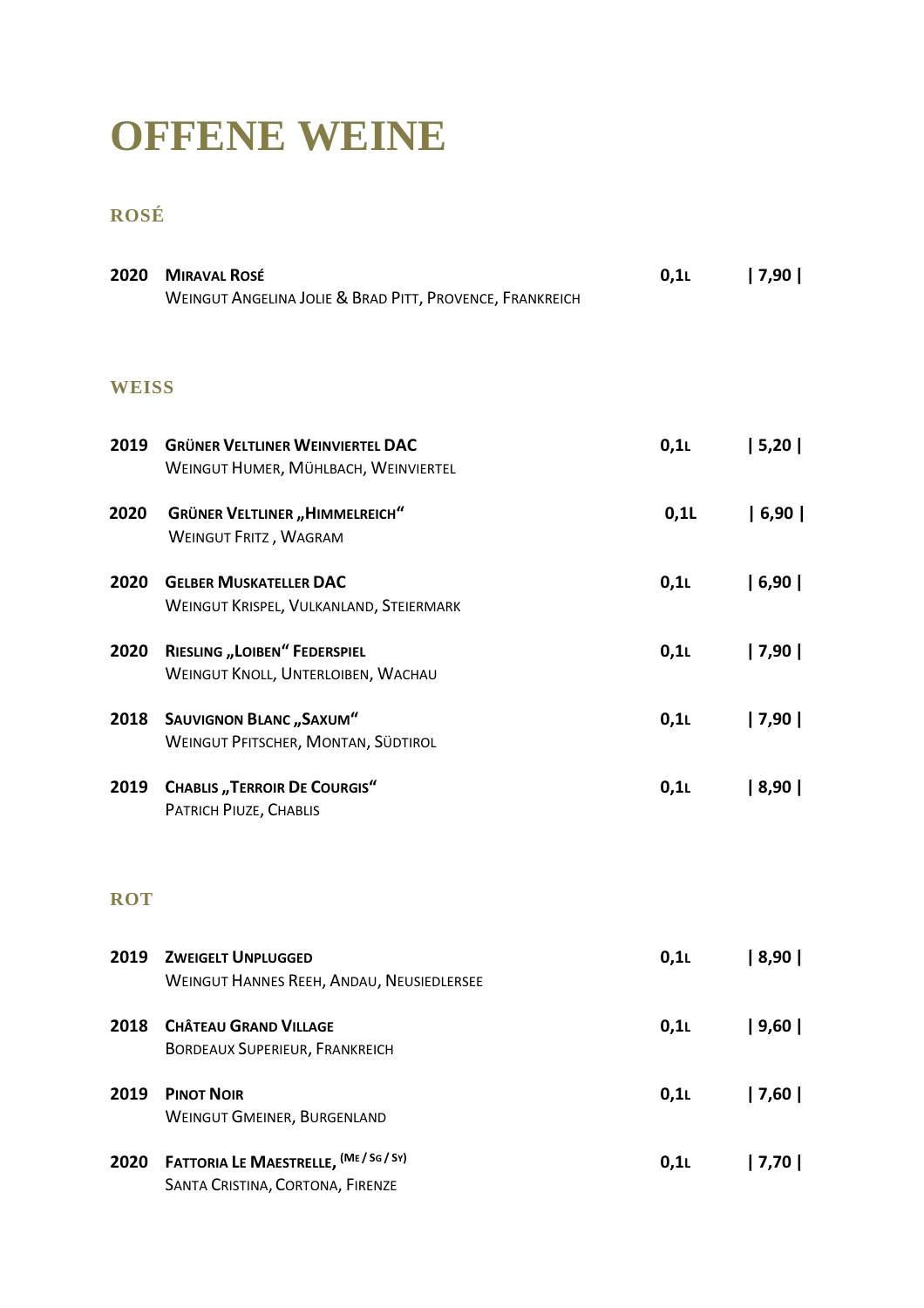## **WEIN- UND SEKTCOCKTAILS**

| <b>APEROL SPRITZER</b><br>WEISSWEIN   APEROL   SODA                            | 6,90 |
|--------------------------------------------------------------------------------|------|
| <b>HUGO</b><br>PROSECCO   FRISCHE MINZE   HOLUNDERBLÜTENSIRUP   SODA           | 6,90 |
| <b>HUGO ROSÉ</b><br>PROSECCO ROSE   FRISCHE MINZE   HOLUNDERBLÜTENSIRUP   SODA | 6,90 |
| <b>VENEZIANO</b><br>PROSECCO   APEROL   SODA   ORANGE   OLIVE                  | 7,90 |

### **BIER**

| VILLACHER MÄRZEN ODER VILLACHER HAUSBIER | 0,2L      | $3,00$ |
|------------------------------------------|-----------|--------|
| VILLACHER MÄRZEN ODER VILLACHER HAUSBIER | 0,3L      | 3,90   |
| VILLACHER MÄRZEN ODER VILLACHER HAUSBIER | 0,5L      | 4,50   |
| RADLER                                   | 0,3L      | 3,90   |
| <b>RADLER</b>                            | 0,5L      | 4,30   |
| <b>FRANZISKANER HEFE HELL</b>            | FL. 0,5L  | 4,50   |
| FRANZISKANER HEFE ALKOHOLFREI            | FL. 0,33L | 4,30   |
| <b>VILLACHER FREILICH</b>                | FL. 0,5L  | 4,50   |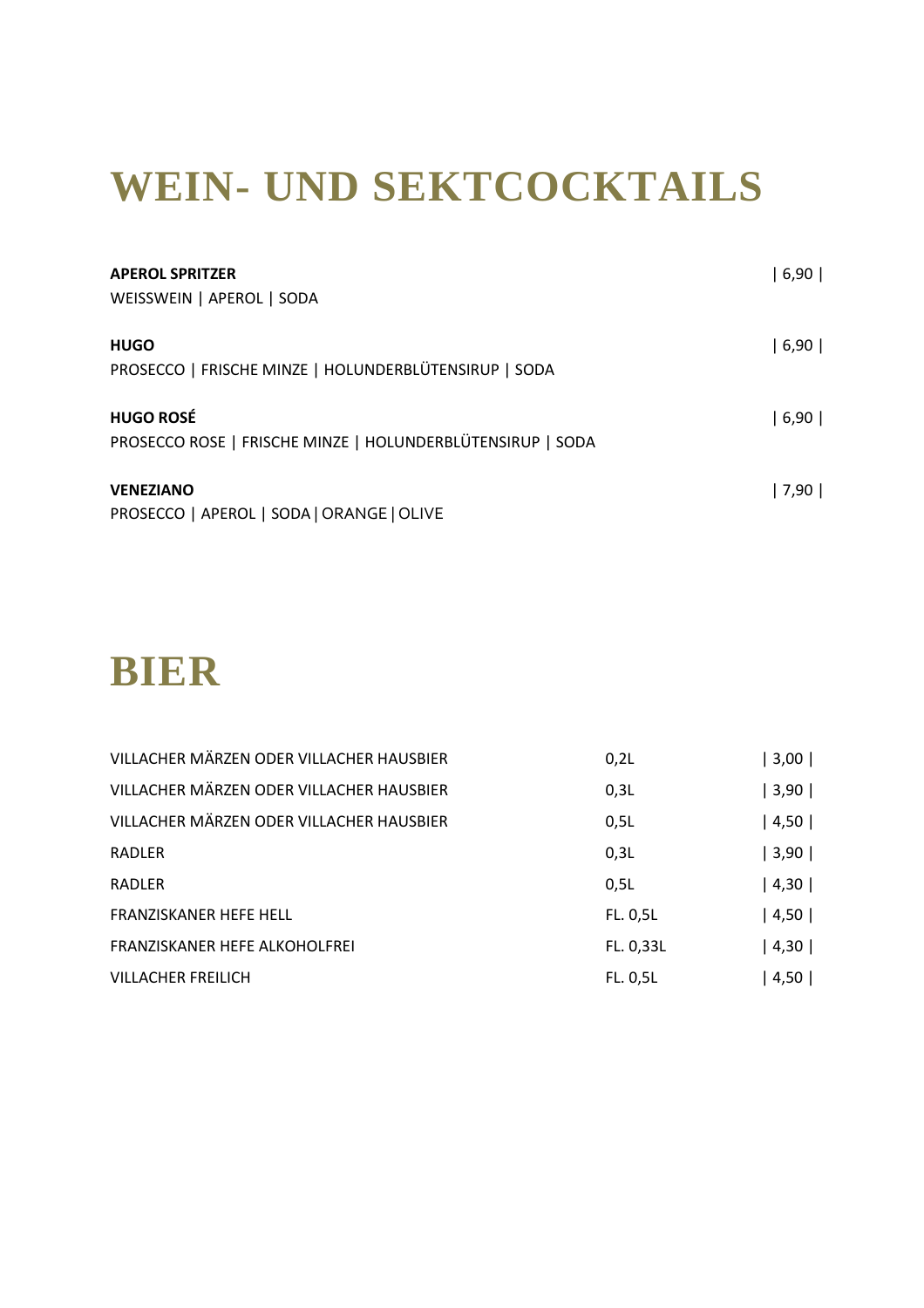# **ALKOHOLFREIE GETRÄNKE**

| VÖSLAUER MINERALWASSER PRICKELND ODER STILL | FL. 0,33L        | 3,00 |
|---------------------------------------------|------------------|------|
| SAN PELLEGRINO   ACQUA PANNA                | FL. 0,70L        | 7,50 |
| ALMDUDLER                                   | FL. 0,33L        | 3,50 |
| <b>SPRITE</b>                               | 0,25L            | 2,90 |
| LOBSTER TONIC / GINGER ALE                  | FL. 0,20L        | 4,10 |
| SANBITTER                                   | FL. 0,10L        | 3,50 |
| SODA                                        | 0,25L            | 1,40 |
|                                             |                  |      |
| <b>FRITZ-KULTURGÜTER</b>                    |                  |      |
| <b>FRITZ-KOLA</b>                           | FL. 0,33L        | 3,50 |
| <b>FRITZ-KOLA WENIGER ZUCKER</b>            | FL. 0,33L        | 3,50 |
| <b>FRITZ-LIMO ORANGE</b>                    | FL. 0,33L        | 3,50 |
|                                             |                  |      |
| <b>FRUCHTSÄFTE</b>                          |                  |      |
| MARILLE   JOHANNISBEERE   MANGO   BIRNE     | FL. 0,20L        | 3,50 |
|                                             |                  |      |
| <b>UNSER GENUSS-TIPP</b>                    |                  |      |
| HUMER'S ROTER TRAUBENSAFT                   | <b>PUR 0,25L</b> | 3,50 |
| APFELSAFT NATURTRÜB                         | <b>PUR 0,25L</b> | 3,50 |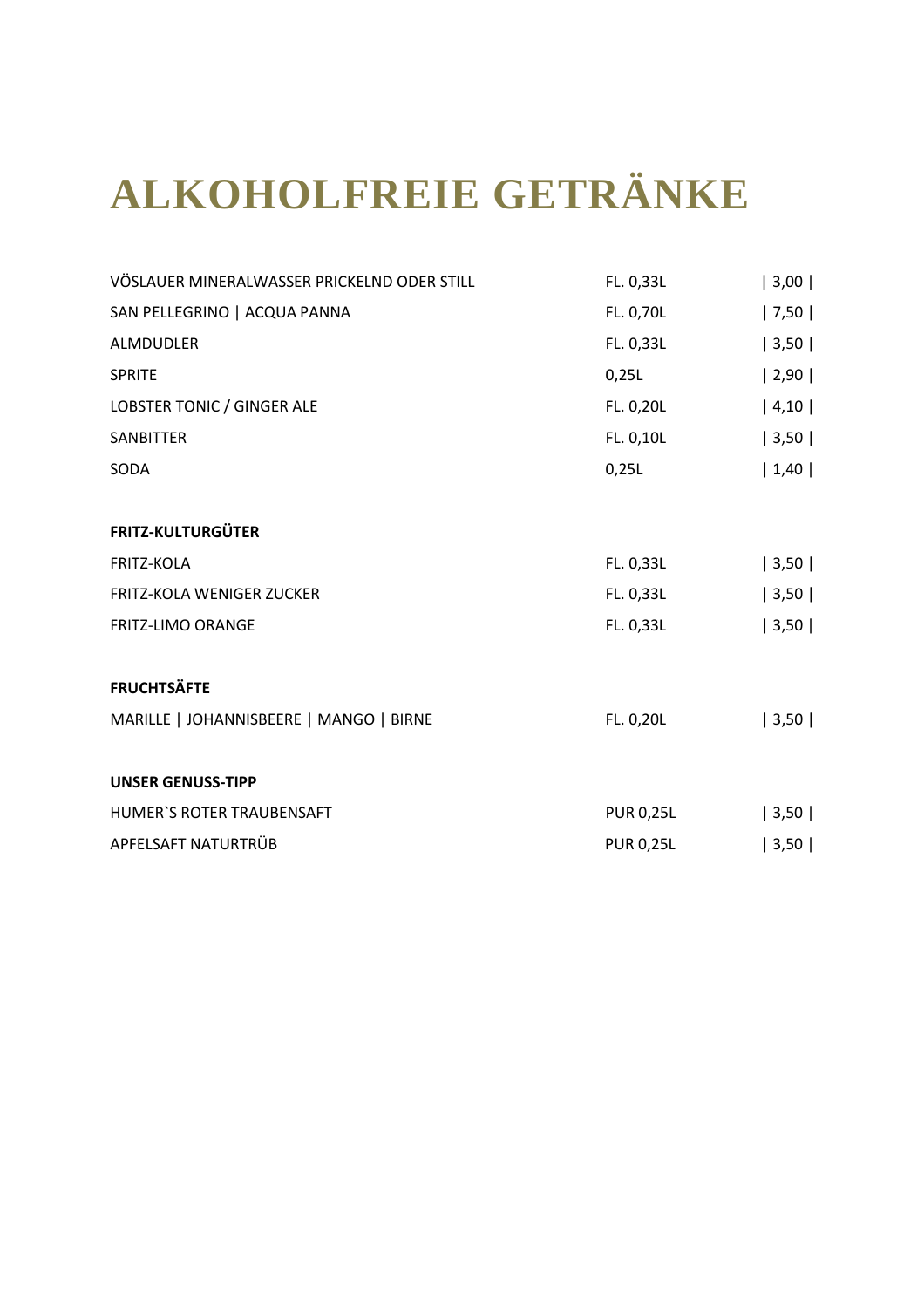# **SPIRITUOSEN**

| <b>BITTERS</b>              |     |       |
|-----------------------------|-----|-------|
| <b>AVERNA</b>               | 2CL | 3,90  |
| <b>RAMAZOTTI</b>            | 2CL | 3,90  |
| <b>MONTENEGRO</b>           | 2CL | 3,90  |
| <b>FERNET BRANCA</b>        | 2CL | 3,90  |
| <b>LIKÖRE</b>               |     |       |
| <b>BAILEYS</b>              | 2CL | 3,90  |
| <b>KAHLUA</b>               | 2CL | 3,90  |
| AMARETTO                    | 2CL | 3,90  |
| COINTREAU                   | 2CL | 3,90  |
| <b>GRAND MANIER</b>         | 2CL | 3,90  |
| SAMBUCCA                    | 2CL | 3,90  |
| <b>VODKA</b>                |     |       |
| <b>ABSOLUT</b>              | 4CL | 6,70  |
| <b>ABSOLUT ELYX</b>         | 4CL | 9,00  |
| <b>GIN</b>                  |     |       |
| <b>HENDRICKS</b>            | 4CL | 8,40  |
| <b>GIN MARE</b>             | 4CL | 8,40  |
| <b>BLUE GIN REISETBAUER</b> | 4CL | 8,40  |
| <b>RUM</b>                  |     |       |
| HAVANNA CLUB 3 ANEJO        | 4CL | 6,90  |
| HAVANNA CLUB 7 ANEJO        | 4CL | 7,90  |
| <b>DIPLOMATICO</b>          | 4CL | 14,00 |
| RON ZACAPA 23Y              | 4CL | 16,00 |
| RON ZACAPA X.O              | 4CL | 22,00 |
| <b>COGNAC</b>               |     |       |
| <b>REMY MARTIN XO</b>       | 4CL | 28,00 |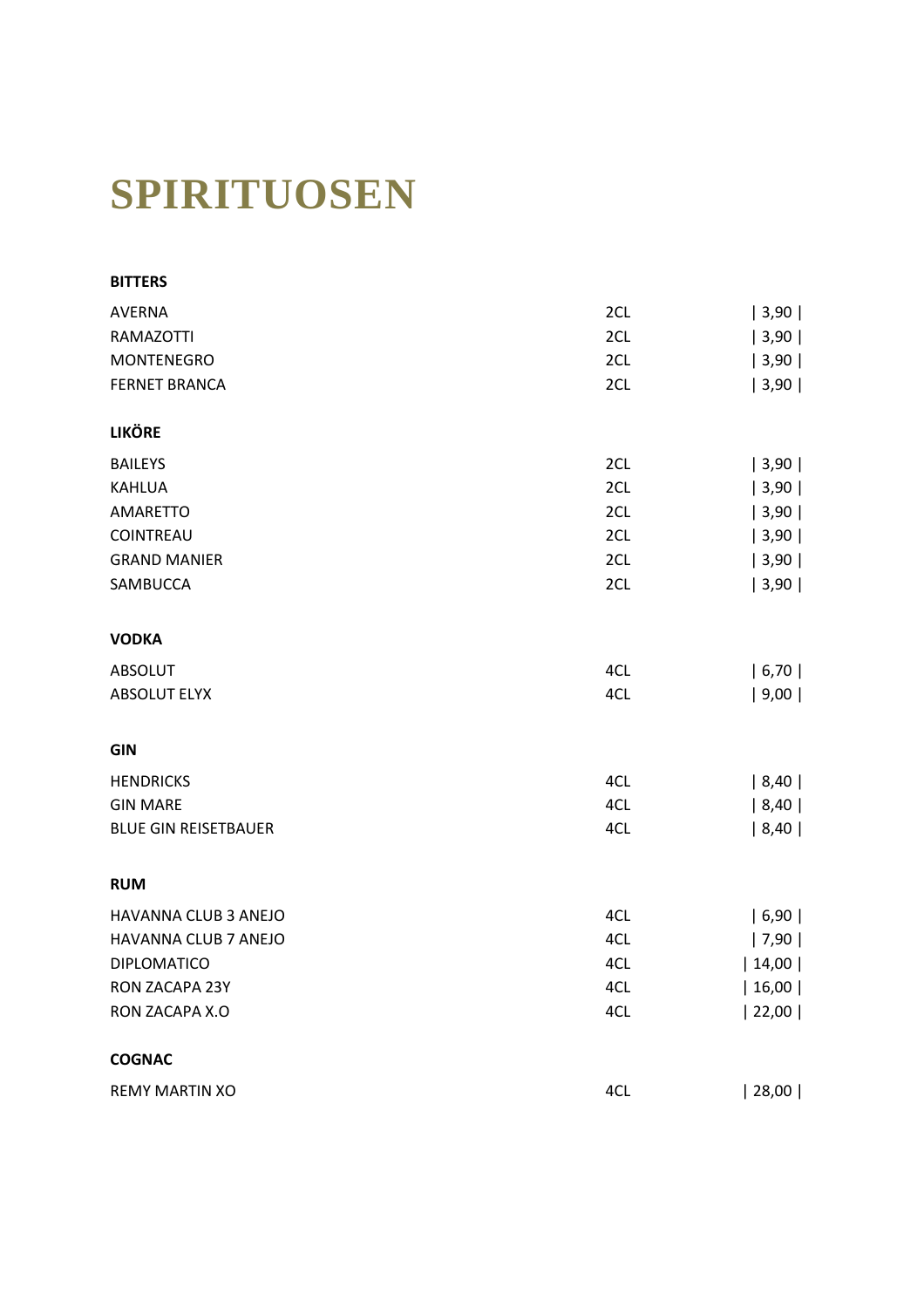## **WHISKEY UND WHISKY**

| <b>BOURBON</b>                             |     |       |
|--------------------------------------------|-----|-------|
| <b>JIM BEAM</b>                            | 4CL | 6,40  |
| <b>JACK DANIELS</b>                        | 4CL | 7,40  |
| <b>BLEND</b>                               |     |       |
| JOHNNY WALKER RED LABEL                    | 4CL | 6,40  |
| JOHNNY WALKER BLACK LABEL                  | 4CL | 7,40  |
| <b>CHIVAS REGAL</b>                        | 4CL | 8,40  |
| <b>IRISH</b>                               |     |       |
| <b>JAMESON</b>                             | 4CL | 7,90  |
| <b>CANADIAN</b>                            |     |       |
| <b>CANADIAN CLUB</b>                       | 4CL | 6,90  |
| <b>SINGLE MALTS</b>                        |     |       |
| OBAN 14Y                                   | 4CL | 12,00 |
| HIGHLAND MALT, MARITIM-SALZIGER CHARAKTER  |     |       |
| LAGAVULIN 16Y                              | 4CL | 12,00 |
| ISLAND MALT, TORFIG-RAUCHIGER CHARAKTER    |     |       |
| MCALLAN 12Y                                | 4CL | 12,00 |
| HIGHLAND MALT, VOLLMUNDIG-SÜSSER CHARAKTER |     |       |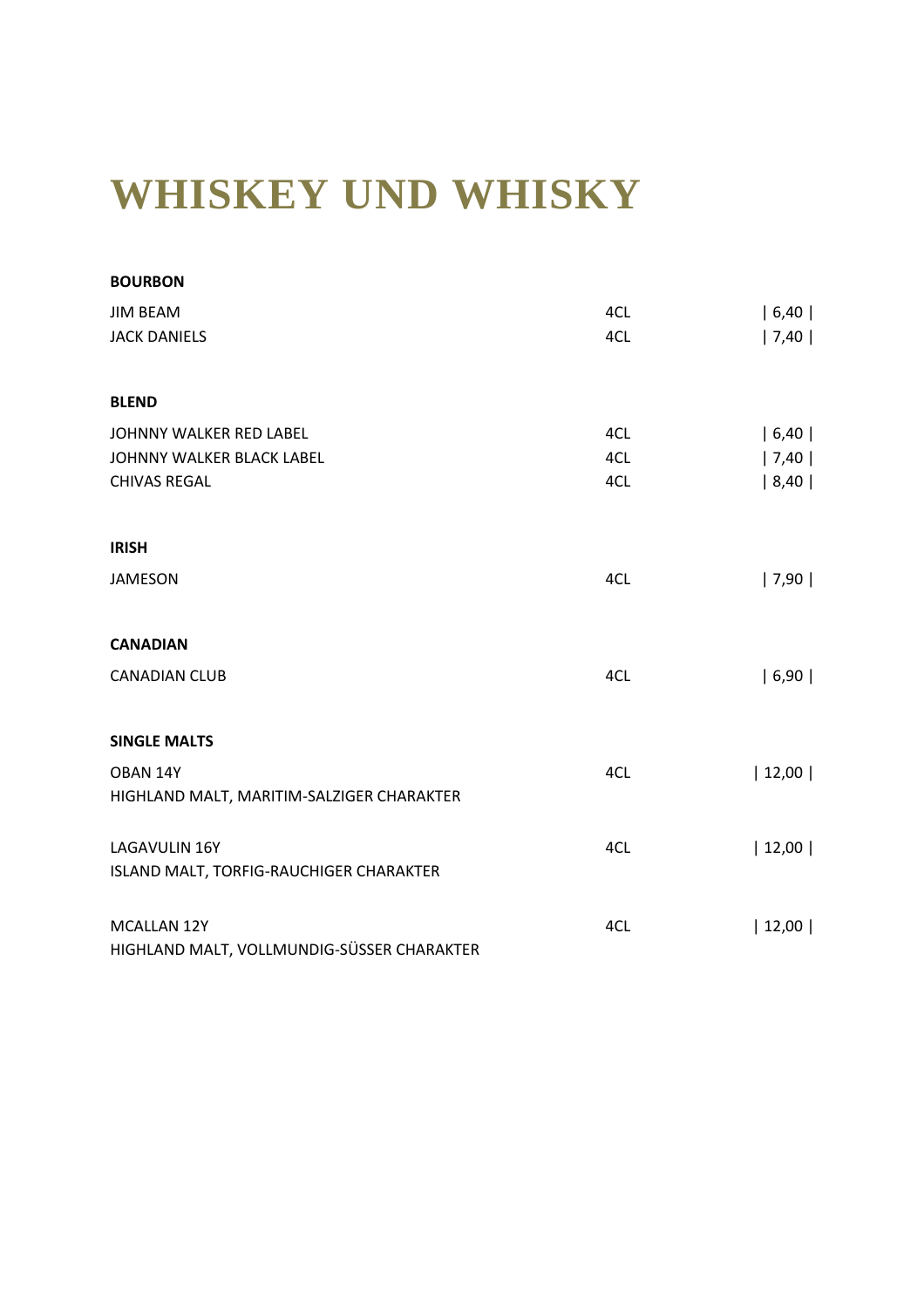# **EDELBRÄNDE**

| <b>HERZOG</b>                          |     |       |
|----------------------------------------|-----|-------|
| <b>BOSKOPP (APFEL)</b>                 | 2CL | 5,50  |
| ZIGEUNERWEICHSEL                       | 2CL | 5,50  |
| MIRABELLE                              | 2CL | 5,50  |
| ROTE RÜBE                              | 2CL | 5,50  |
| <b>REISETBAUER</b>                     |     |       |
| HOLUNDERBRAND                          | 2CL | 9,00  |
| <b>SCHLEHDORN</b>                      | 2CL | 9,00  |
| <b>GÖLLES</b>                          |     |       |
| <b>WILLIAMS</b>                        | 2CL | 5,50  |
| <b>MARILLE</b>                         | 2CL | 5,50  |
| HERZKIRSCHE                            | 2CL | 6, 50 |
| SAUBIRNE                               | 2CL | 5,50  |
| ALTE ZWETSCHKE                         | 2CL | 5,50  |
| VOGELBEERE                             | 2CL | 9,00  |
| <b>PFAU</b>                            |     |       |
| <b>BIOAPFEL</b>                        | 2CL | 5,50  |
| <b>GRAPPE</b>                          |     |       |
| SARPA DI POLI                          | 2CL | 5,90  |
| SARPA ORO DI POLI                      | 2CL | 6,30  |
| GRAPPA DI BAROLO, MAZZETTI D'ALTAVILLA | 2CL | 9,50  |